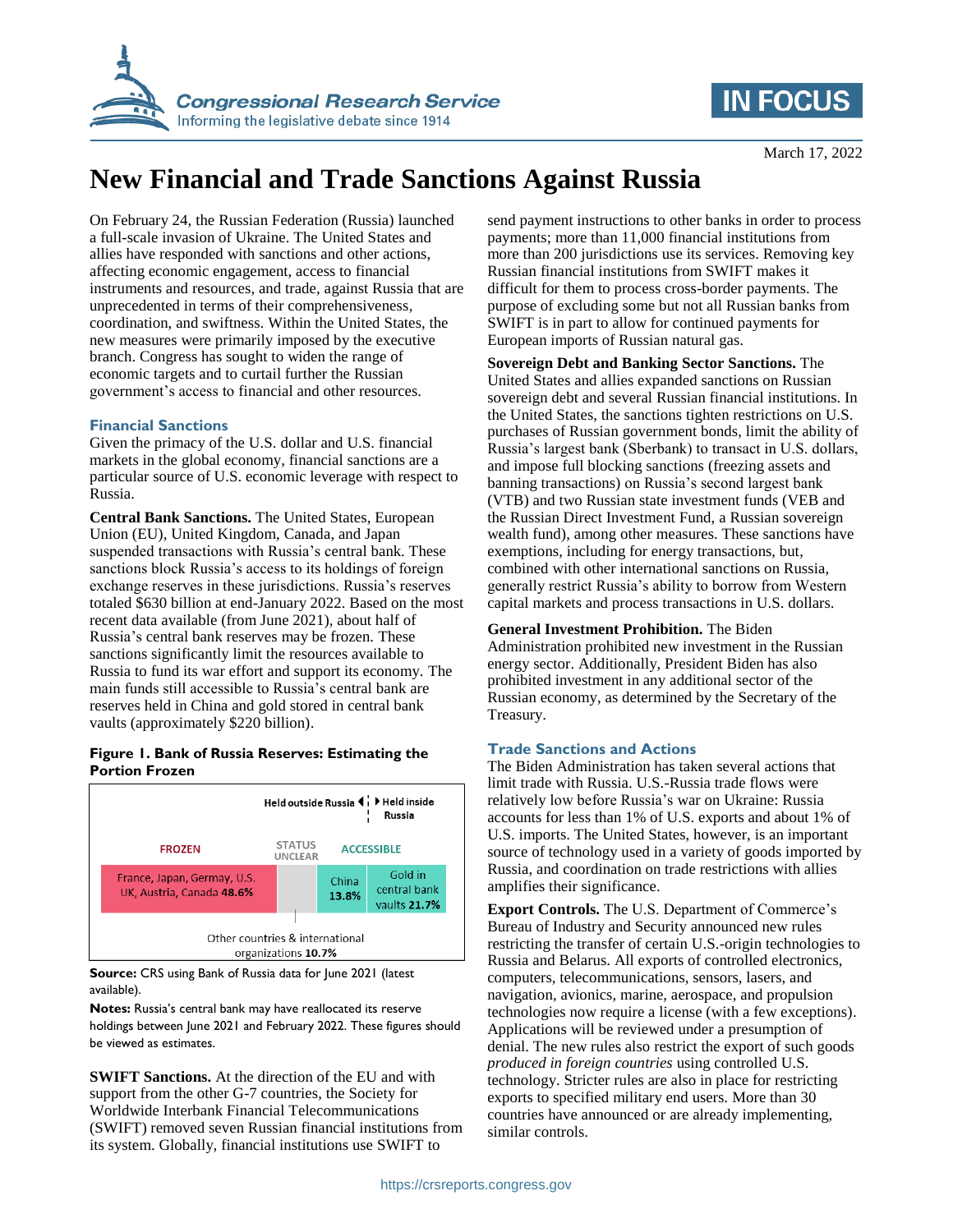**Export and Import Restrictions.** President Biden prohibited the export to Russia of U.S. dollar denominated bank notes and luxury goods, and has prohibited the import from Russia of various products, including crude oil and petroleum products, coal, nonindustrial diamonds, seafood, and alcoholic beverages. In 2021, approximately 8% of U.S. imports of fossil fuels came from Russia. The President also provided broad discretion to executive branch agencies to prohibit additional U.S. exports to and imports from Russia.

**Revoke PNTR.** The Biden Administration has announced that it will work closely with Congress to revoke Russia's permanent normal trade relations (PNTR or most-favorednation [MFN]) treatment. Revoking PNTR for Russia would increase the average unweighted *ad valorem* tariff on Russian imports from approximately 4% to approximately 30%. Revoking PNTR requires congressional legislation, and several bills have been introduced to revoke PNTR for Russia (e.g., H.R. 6835, H.R. 7014, S. 3717, S. 3722). The other G-7 countries have pledged to revoke normal trade relations with Russia as well. (For more, see CRS Insight IN11881, *Invasion of Ukraine: Russia's Trade Status, Tariffs, and WTO Issues*, by Cathleen D. Cimino-Isaacs and Liana Wong.)

# **Private Companies Withdrawing from Russia**

Many U.S. and international companies have suspended operations in Russia, left Russia altogether, or terminated transactions with Russia, due to concerns about violating new or potential sanctions, economic instability in Russia, threat of nationalization or expropriation, and corporate reputations. According to data compiled by researchers at the Yale School of Management, more than 350 companies, across a range of sectors, have suspended or limited transactions with Russia. Examples include Apple, EY, FedEx, Formula One, Harley-Davidson, H&M, John Deere, Lego, Mastercard, Mattel, McDonald's, McKinsey, Netflix, Nike, PayPal, PwC, Rolls Royce, Rolex, Starbucks, TikTok, UPS, Vanguard, and Visa. Some U.S. and other international companies continue operations in Russia.

### **Additional Measures under Consideration**

Members of Congress have introduced a number of sanctions bills, as well as bills to mitigate the impact of sanctions on the U.S. economy.

**Restricting Trade.** Several bills call for import restrictions on a variety of products. Some seek to legislatively restrict imports of Russian fossil fuels (e.g., S. 3754, S. 3718). One targets minerals like nickel and copper (H.R. 7044). At least one bill that calls for a full embargo on all trade with Russia (H.R. 6995). Some legislation would advocate for Russia's suspension from the World Trade Organization (S. 3717, S. 3722).

**Tightening Financial Sanctions.** Several bills would further restrict Russia's ability to access financial resources or participate in financial markets more generally. Examples include measures to limit Russia's ability to gold reserves (S. 3771; H.R. 7068), prohibit all transactions in Russian sovereign debt (H.R. 6900), limit Russia's ability

to use reserve resources from the International Monetary Fund (H.R. 6899), prohibit transactions in any security or related derivatives of entities incorporated in Russia (H.R. 6995), and seek to exclude Russian officials from international economic meetings (H.R. 6891).

**Mitigating the Impact on the U.S. Economy.** Several bills attempt to mitigate the sanctions' impact on the U.S. economy. One bill, for example, would suspend portions of the Jones Act for the duration of any ban on the transportation of crude oil or petroleum products from the Russian Federation (H.R. 6974). The Jones Act requires goods shipped between U.S. ports to be transported on ships that are built, owned, and operated by United States citizens or permanent residents. Other bills seek to expand U.S. fossil fuel production (H.R. 6916, S. 3752) and mitigate the effects of the oil embargo (S. 3815).

### **Russia's Economic Retaliatory Responses**

Russia has responded to international sanctions, driven by both a desire to retaliate and salvage their economy. For example, the Russian government is restricting the export of certain goods and agricultural commodities; allowing Russian businesses to use intellectual property held by companies from "unfriendly countries" without their consent and compensation; directing Russian borrowers to repay debts to "unfriendly" countries in rubles; banned brokers from selling securities held by foreigners; and sanctioned several U.S. officials.

Other measures reportedly under consideration include restricting foreign ships from entering Russian ports, allowing Russian airlines to register jets leased from non-Russian firms as their own property, and nationalizing assets of foreign-based firms that suspend or stop work and leave assets behind. Russian officials have also threatened to cut off gas supplies to Europe if their governments curtail energy imports.

### **Policy Issues for Congress**

As Congress considers U.S. sanctions against Russia, it may want to consider:

- the economic impact of sanctions and retaliatory measures on Russia, the United States, and the global economy;
- the effectiveness of sanctions in changing the actions of foreign governments;
- the interaction of sanctions and other foreign policy tools; and
- the conditions under which the United States and allies would lift sanctions and other measures on Russia.

Also see CRS Insight IN11869, *Russia's Invasion of Ukraine: Overview of U.S. and International Sanctions and Other Responses*, by Cory Welt.

**Rebecca M. Nelson, Coordinator**, Specialist in International Trade and Finance

**Christopher A. Casey**, Analyst in International Trade and Finance

**Andres B. Schwarzenberg**, Analyst in International Trade and Finance